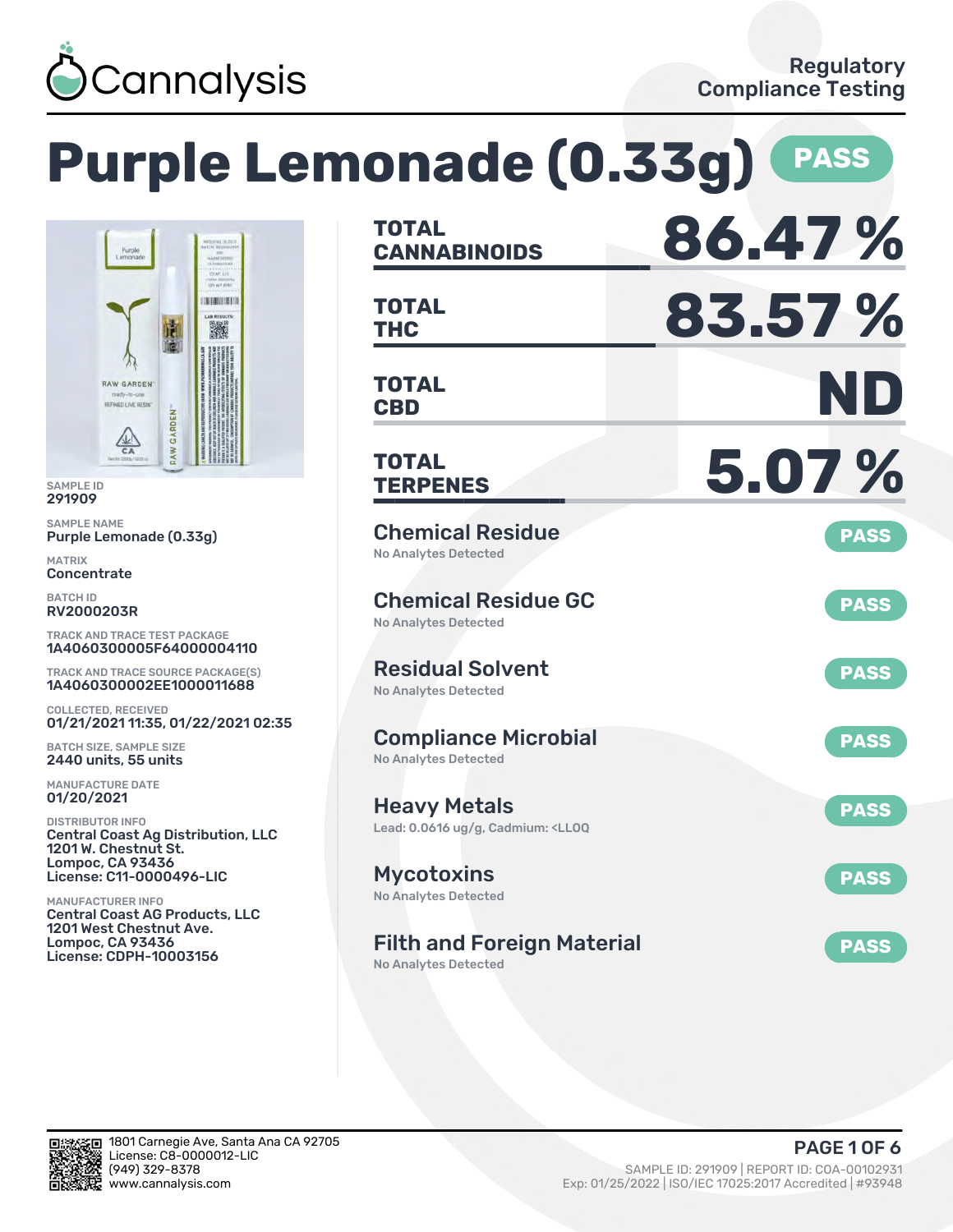

## CANNABINOID ANALYSIS

Total THC,CBD value(s) have been decarboxylated.

| TOTAL THC:          | 835.7 mg/g (83.57%), 275.78 mg per package |
|---------------------|--------------------------------------------|
| TOTAL CBD:          | ND.                                        |
| TOTAL CANNABINOIDS: | 864.7 mg/g (86.47 %)                       |

UNIT OF MEASUREMENT: Milligrams per Gram(mg/g)

| <b>ANALYTE</b>         | <b>RESULT</b>        | LOD    | <b>LLOO</b> | <b>ANALYTE</b>   | <b>RESULT</b>        | <b>LOD</b> | <b>LLOO</b> |
|------------------------|----------------------|--------|-------------|------------------|----------------------|------------|-------------|
| THCa                   | ND                   | 0.2000 | 0.4000      | CBD <sub>v</sub> | ND                   | 0.2000     | 0.4000      |
| D9THC                  | 835.7 mg/g (83.57 %) | 0.2000 | 0.4000      | CBGa             | <b>ND</b>            | 0.2000     | 0.4000      |
| D8THC                  | ND                   | 0.2000 | 0.4000      | <b>CBG</b>       | 28.93 mg/g (2.893 %) | 0.2000     | 0.4000      |
| <b>THC<sub>v</sub></b> | <b>ND</b>            | 0.2000 | 0.4000      | CBN              | <b>ND</b>            | 0.2000     | 0.4000      |
| CBDa                   | <b>ND</b>            | 0.2000 | 0.4000      | CBC              | ND                   | 0.2000     | 0.4000      |
| CBD                    | ND                   | 0.2000 | 0.4000      |                  |                      |            |             |
|                        |                      |        |             |                  |                      |            |             |

#### ADDITIONAL INFORMATION

| Method:              | SOP-TECH-001 | Sample Prepped: 01/22/2021 14:16  | Sample Approved: 01/25/2021 12:31  |  |
|----------------------|--------------|-----------------------------------|------------------------------------|--|
| Instrument: UPLC-DAD |              | Sample Analyzed: 01/22/2021 14:18 | Prep-Analytical Batch: 25854-20305 |  |



## TERPENE ANALYSIS

UNIT OF MEASUREMENT: Milligrams per Gram(mg/g)

| TUTAL TERPENES: |  |
|-----------------|--|
|                 |  |

 $TAL$  TERPENES:  $50.77 \text{ mg/g} (5.077 \text{ %})$ 

| <b>ANALYTE</b>          | <b>RESULT</b>                                                                                                                                                     | <b>LOD</b> | <b>LLOO</b> |  | <b>ANALYTE</b>         | <b>RESULT</b>                     | <b>LOD</b> | <b>LLOO</b> |
|-------------------------|-------------------------------------------------------------------------------------------------------------------------------------------------------------------|------------|-------------|--|------------------------|-----------------------------------|------------|-------------|
| 3-Carene                | <b>ND</b>                                                                                                                                                         | 0.5000     | 1.000       |  | Alpha bisabolol        | <b>ND</b>                         | 0.5000     | 1.000       |
| Alpha cedrene           | <b>ND</b>                                                                                                                                                         | 0.5000     | 1.000       |  | Alpha humulene         | 1.087 mg/g $(0.1087%)$            | 0.5000     | 1.000       |
| Alpha pinene            | 4.054 mg/g (0.4054 %)                                                                                                                                             | 0.5000     | 1.000       |  | Alpha terpinene        | <b>ND</b>                         | 0.5000     | 1.000       |
| Alpha terpineol         | 0.9132 mg/g $(0.0913\%)$                                                                                                                                          | 0.3300     | 0.6500      |  | Beta caryophyllene     | 5.584 mg/g (0.5584 %)             | 0.5000     | 1.000       |
| Beta myrcene            | 5.643 mg/g (0.5643 %)                                                                                                                                             | 0.5000     | 1.000       |  | Beta pinene            | 3.823 mg/g (0.3823 %)             | 0.6100     | 1.210       |
| Borneol                 | <b>ND</b>                                                                                                                                                         | 0.5000     | 1.000       |  | Camphene               | $<$ LLOO                          | 0.5000     | 1.000       |
| Camphor                 | <b>ND</b>                                                                                                                                                         | 0.5000     | 1.000       |  | Caryophyllene oxide ND |                                   | 0.5000     | 1.000       |
| Cedrol                  | <b>ND</b>                                                                                                                                                         | 0.5000     | 1.000       |  | Cis nerolidol          | <b>ND</b>                         | 0.5000     | 1.000       |
| Eucalyptol              | <b>ND</b>                                                                                                                                                         | 0.5000     | 1.000       |  | Fenchol                | 1.742 mg/g $(0.1742 \%)$          | 0.5000     | 1.000       |
| Fenchone                | <b>ND</b>                                                                                                                                                         | 0.5000     | 1.000       |  | Gamma terpinene        | <b>ND</b>                         | 0.5000     | 1.000       |
| Gamma terpineol         | ND.                                                                                                                                                               | 0.1000     | 0.2100      |  | Geranyl acetate        | <b>ND</b>                         | 0.5000     | 1.000       |
| Guaiol                  | <b>ND</b>                                                                                                                                                         | 0.5000     | 1.000       |  | Isoborneol             | <b>ND</b>                         | 0.5000     | 1.000       |
| Isopulegol              | <b>ND</b>                                                                                                                                                         | 0.5000     | 1.000       |  | Limonene               | 22.69 mg/g (2.269 %)              | 0.5000     | 1.000       |
| Linalool                | 3.169 mg/g (0.3169 %)                                                                                                                                             | 0.5000     | 1.000       |  | Menthol                | <b>ND</b>                         | 0.5000     | 1.000       |
| Ocimene 1               | <lloq< td=""><td>0.1600</td><td>0.3100</td><td></td><td>Ocimene 2</td><td><math>2.061 \,\mathrm{mg/g}</math> (0.2061%)</td><td>0.3500</td><td>0.6900</td></lloq<> | 0.1600     | 0.3100      |  | Ocimene 2              | $2.061 \,\mathrm{mg/g}$ (0.2061%) | 0.3500     | 0.6900      |
| P-cymene                | <b>ND</b>                                                                                                                                                         | 0.5200     | 1.050       |  | P-mentha-1.5-diene ND  |                                   | 0.5000     | 1.000       |
| Pulegone                | <b>ND</b>                                                                                                                                                         | 0.5000     | 1.000       |  | Sabinene               | <b>ND</b>                         | 0.5000     | 1.000       |
| Sabinene hydrate        | <b>ND</b>                                                                                                                                                         | 0.5000     | 1.000       |  | Terpinolene            | <b>ND</b>                         | 0.5000     | 1.000       |
| Trans beta farnesene ND |                                                                                                                                                                   | 0.5000     | 1.000       |  | <b>Trans nerolidol</b> | <b>ND</b>                         | 0.5000     | 1.000       |
| Valencene               | <b>ND</b>                                                                                                                                                         | 0.5000     | 1.000       |  |                        |                                   |            |             |

| <b>\NALYTE</b>         | <b>RESULT</b>                     | LOD    | <b>LLOO</b> |
|------------------------|-----------------------------------|--------|-------------|
| Alpha bisabolol        | <b>ND</b>                         | 0.5000 | 1.000       |
| Alpha humulene         | 1.087 mg/g $(0.1087%)$            | 0.5000 | 1.000       |
| Alpha terpinene        | <b>ND</b>                         | 0.5000 | 1.000       |
| Beta caryophyllene     | 5.584 mg/g (0.5584 %)             | 0.5000 | 1.000       |
| Beta pinene            | 3.823 mg/g (0.3823 %)             | 0.6100 | 1.210       |
| Camphene               | $<$ LLOO                          | 0.5000 | 1.000       |
| Caryophyllene oxide ND |                                   | 0.5000 | 1.000       |
| Cis nerolidol          | <b>ND</b>                         | 0.5000 | 1.000       |
| Fenchol                | 1.742 mg/g $(0.1742 \%)$          | 0.5000 | 1.000       |
| Gamma terpinene        | <b>ND</b>                         | 0.5000 | 1.000       |
| Geranyl acetate        | <b>ND</b>                         | 0.5000 | 1.000       |
| soborneol              | <b>ND</b>                         | 0.5000 | 1.000       |
| Limonene               | 22.69 mg/g (2.269 %)              | 0.5000 | 1.000       |
| Menthol                | <b>ND</b>                         | 0.5000 | 1.000       |
| Ocimene 2              | $2.061 \,\mathrm{mg/g}$ (0.2061%) | 0.3500 | 0.6900      |
| P-mentha-1,5-diene ND  |                                   | 0.5000 | 1.000       |
| Sabinene               | <b>ND</b>                         | 0.5000 | 1.000       |
| Terpinolene            | <b>ND</b>                         | 0.5000 | 1.000       |
| Trans nerolidol        | <b>ND</b>                         | 0.5000 | 1.000       |
|                        |                                   |        |             |

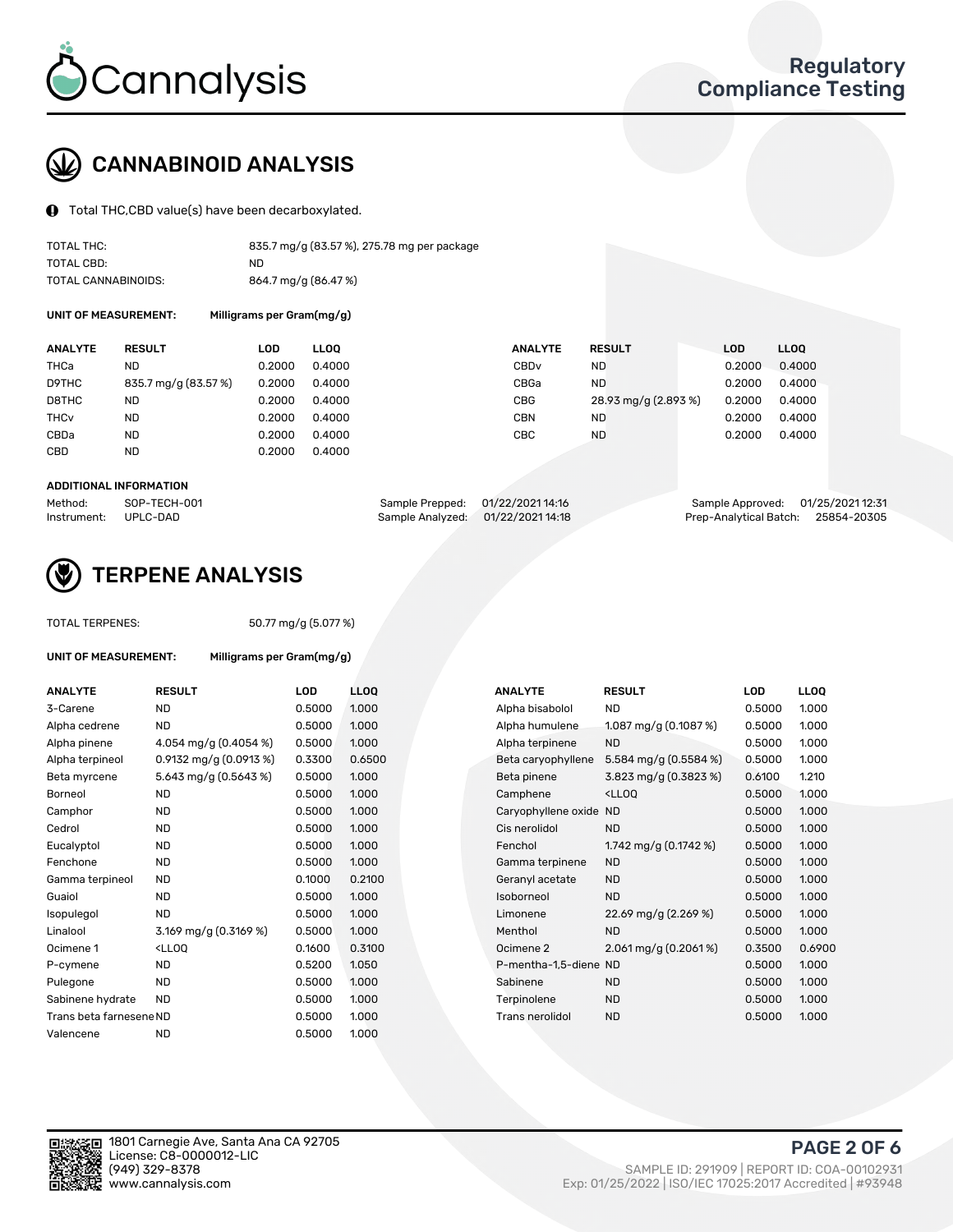

## Regulatory Compliance Testing

#### ADDITIONAL INFORMATION

Method: SOP-TECH-027 Sample Prepped: 01/22/2021 12:10 Sample Approved: 01/25/2021 16:25 Prep-Analytical Batch: 25859-20301



CHEMICAL RESIDUE ANALYSIS PASS



UNIT OF MEASUREMENT: Micrograms per Gram(ug/g)

| <b>ANALYTE</b>  | <b>RESULT</b> | LOD    | <b>LLOQ</b> | <b>ACTION LEVEL</b> |      | <b>ANALYTE</b>      | <b>RESULT</b> | LOD    | <b>LLOQ</b> | <b>ACTION LEVEL</b> |      |
|-----------------|---------------|--------|-------------|---------------------|------|---------------------|---------------|--------|-------------|---------------------|------|
| Abamectin       | <b>ND</b>     | 0.0200 | 0.0400      | 0.1000              | Pass | Acephate            | <b>ND</b>     | 0.0200 | 0.0400      | 0.1000              | Pass |
| Acequinocyl     | <b>ND</b>     | 0.0200 | 0.0400      | 0.1000              | Pass | Acetamiprid         | <b>ND</b>     | 0.0200 | 0.0400      | 0.1000              | Pass |
| Aldicarb        | <b>ND</b>     | 0.0200 | 0.0400      | 0.0                 | Pass | Azoxystrobin        | <b>ND</b>     | 0.0200 | 0.0400      | 0.1000              | Pass |
| Bifenazate      | <b>ND</b>     | 0.0200 | 0.0400      | 0.1000              | Pass | <b>Bifenthrin</b>   | <b>ND</b>     | 0.0200 | 0.0400      | 3.000               | Pass |
| <b>Boscalid</b> | <b>ND</b>     | 0.0200 | 0.0400      | 0.1000              | Pass | Carbarvl            | <b>ND</b>     | 0.0200 | 0.0400      | 0.5000              | Pass |
| Carbofuran      | <b>ND</b>     | 0.0200 | 0.0400      | 0.0                 | Pass | Chlorantraniliprole | <b>ND</b>     | 0.0200 | 0.0400      | 10.00               | Pass |
| Clofentezine    | <b>ND</b>     | 0.0200 | 0.0400      | 0.1000              | Pass | Coumaphos           | <b>ND</b>     | 0.0200 | 0.0400      | 0.0                 | Pass |
| Cyfluthrin      | <b>ND</b>     | 0.4000 | 1.000       | 2.000               | Pass | Cypermethrin        | <b>ND</b>     | 0.4000 | 1.000       | 1.000               | Pass |
| Daminozide      | <b>ND</b>     | 0.0200 | 0.0400      | 0.0                 | Pass | Diazinon            | <b>ND</b>     | 0.0200 | 0.0400      | 0.1000              | Pass |
| Dichlorvos      | <b>ND</b>     | 0.0200 | 0.0400      | 0.0                 | Pass | Dimethoate          | <b>ND</b>     | 0.0200 | 0.0400      | 0.0                 | Pass |
| Dimethomorph    | <b>ND</b>     | 0.0200 | 0.0400      | 2.000               | Pass | Ethoprophos         | <b>ND</b>     | 0.0200 | 0.0400      | 0.0                 | Pass |
| Etofenprox      | <b>ND</b>     | 0.0200 | 0.0400      | 0.0                 | Pass | Etoxazole           | <b>ND</b>     | 0.0200 | 0.0400      | 0.1000              | Pass |
| Fenhexamid      | <b>ND</b>     | 0.0200 | 0.0400      | 0.1000              | Pass | Fenoxycarb          | <b>ND</b>     | 0.0200 | 0.0400      | 0.0                 | Pass |
| Fenpyroximate   | <b>ND</b>     | 0.0200 | 0.0400      | 0.1000              | Pass | Fipronil            | <b>ND</b>     | 0.0400 | 0.1000      | 0.0                 | Pass |
| Flonicamid      | <b>ND</b>     | 0.0200 | 0.0400      | 0.1000              | Pass | Fludioxonil         | <b>ND</b>     | 0.0200 | 0.0400      | 0.1000              | Pass |
| Hexythiazox     | <b>ND</b>     | 0.0200 | 0.0400      | 0.1000              | Pass | Imazalil            | <b>ND</b>     | 0.0200 | 0.0400      | 0.0                 | Pass |
| Imidacloprid    | <b>ND</b>     | 0.0200 | 0.0400      | 5.000               | Pass | Kresoxim methyl     | <b>ND</b>     | 0.0200 | 0.0400      | 0.1000              | Pass |
| Malathion       | <b>ND</b>     | 0.0200 | 0.0400      | 0.5000              | Pass | Metalaxyl           | <b>ND</b>     | 0.0200 | 0.0400      | 2.000               | Pass |
| Methiocarb      | <b>ND</b>     | 0.0200 | 0.0400      | 0.0                 | Pass | Methomyl            | <b>ND</b>     | 0.0200 | 0.0400      | 1.000               | Pass |
| Mevinphos       | <b>ND</b>     | 0.0200 | 0.0400      | 0.0                 | Pass | Myclobutanil        | <b>ND</b>     | 0.0200 | 0.0400      | 0.1000              | Pass |
| Naled           | <b>ND</b>     | 0.0200 | 0.0400      | 0.1000              | Pass | Oxamyl              | <b>ND</b>     | 0.0200 | 0.0400      | 0.5000              | Pass |
| Paclobutrazol   | <b>ND</b>     | 0.0200 | 0.0400      | 0.0                 | Pass | Permethrins         | <b>ND</b>     | 0.0400 | 0.1000      | 0.5000              | Pass |
| Phosmet         | <b>ND</b>     | 0.0200 | 0.0400      | 0.1000              | Pass | Piperonyl butoxide  | <b>ND</b>     | 0.0200 | 0.0400      | 3.000               | Pass |
| Prallethrin     | <b>ND</b>     | 0.0200 | 0.0400      | 0.1000              | Pass | Propiconazole       | <b>ND</b>     | 0.0200 | 0.0400      | 0.1000              | Pass |
| Propoxur        | <b>ND</b>     | 0.0200 | 0.0400      | 0.0                 | Pass | Pyrethrins          | <b>ND</b>     | 0.0200 | 0.0400      | 0.5000              | Pass |
| Pyridaben       | <b>ND</b>     | 0.0200 | 0.0400      | 0.1000              | Pass | Spinetoram          | <b>ND</b>     | 0.0200 | 0.0400      | 0.1000              | Pass |
| Spinosad        | <b>ND</b>     | 0.0300 | 0.0700      | 0.1000              | Pass | Spiromesifen        | <b>ND</b>     | 0.0200 | 0.0400      | 0.1000              | Pass |
| Spirotetramat   | <b>ND</b>     | 0.0200 | 0.0400      | 0.1000              | Pass | Spiroxamine         | <b>ND</b>     | 0.0200 | 0.0400      | 0.0                 | Pass |
| Tebuconazole    | <b>ND</b>     | 0.0200 | 0.0400      | 0.1000              | Pass | Thiacloprid         | <b>ND</b>     | 0.0200 | 0.0400      | 0.0                 | Pass |
| Thiamethoxam    | <b>ND</b>     | 0.0200 | 0.0400      | 5.000               | Pass | Trifloxystrobin     | <b>ND</b>     | 0.0200 | 0.0400      | 0.1000              | Pass |
|                 |               |        |             |                     |      |                     |               |        |             |                     |      |

#### ADDITIONAL INFORMATION

Method: SOP-TECH-002 Sample Prepped: 01/22/2021 12:11 Sample Approved: 01/25/2021 14:35<br>Instrument: LC-MS/MS Sample Analyzed: 01/22/2021 12:14 Prep-Analytical Batch: 25856-20302 Prep-Analytical Batch: 25856-20302

PAGE 3 OF 6

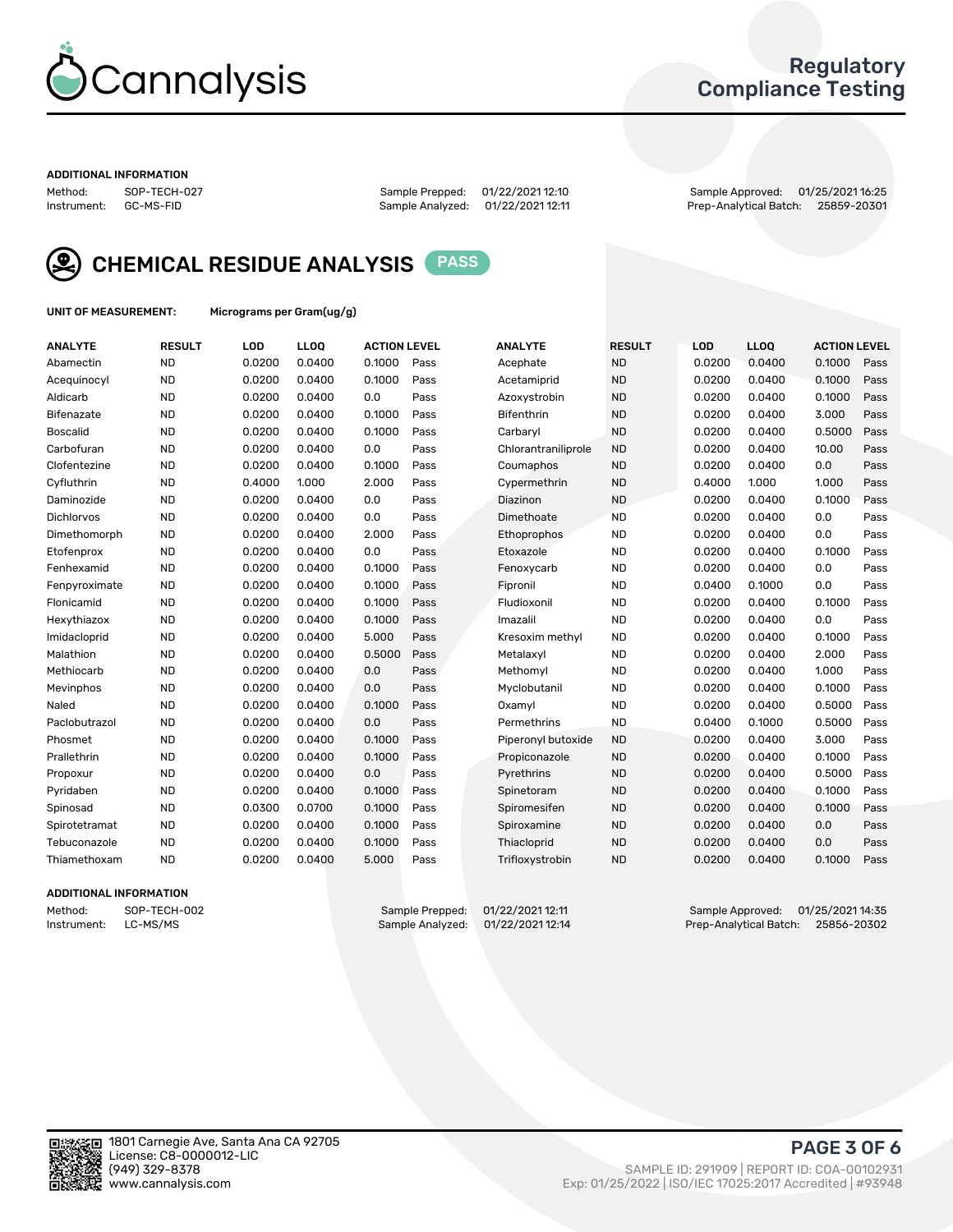

## CHEMICAL RESIDUE GC ANALYSIS PASS

| UNIT OF MEASUREMENT: |               | Micrograms per Gram(ug/g) |      |                     |                |               |     |             |                     |
|----------------------|---------------|---------------------------|------|---------------------|----------------|---------------|-----|-------------|---------------------|
| <b>ANALYTE</b>       | <b>RESULT</b> | LOD                       | LOO. | <b>ACTION LEVEL</b> | <b>ANALYTE</b> | <b>RESULT</b> | LOD | <b>LLOO</b> | <b>ACTION LEVEL</b> |

| 0.2000<br><b>ND</b><br>0.1000<br>0.7000<br><b>ND</b><br>0.0109<br>0.0136<br>Captan<br>Chlordane<br>Pass<br>0.1000<br><b>ND</b><br>0.0400<br>0.0400<br><b>PCNB</b><br>Methyl parathion<br><b>ND</b><br>0.0200<br>0.0<br>Pass<br>0.1000<br>0.0800<br>0.1000<br>Chlorfenapyr<br><b>ND</b><br>0.0800<br>Chlorpyrifos<br><b>ND</b><br>0.0<br>Pass<br>ADDITIONAL INFORMATION<br>01/22/2021 12:10<br>SOP-TECH-010<br>Method:<br>Sample Prepped:<br>Sample Approved: | ---<br>-----------                                        |
|--------------------------------------------------------------------------------------------------------------------------------------------------------------------------------------------------------------------------------------------------------------------------------------------------------------------------------------------------------------------------------------------------------------------------------------------------------------|-----------------------------------------------------------|
|                                                                                                                                                                                                                                                                                                                                                                                                                                                              | 0.0<br>Pass                                               |
|                                                                                                                                                                                                                                                                                                                                                                                                                                                              | 0.1000<br>Pass                                            |
|                                                                                                                                                                                                                                                                                                                                                                                                                                                              | 0.0<br>Pass                                               |
|                                                                                                                                                                                                                                                                                                                                                                                                                                                              |                                                           |
| 01/22/2021 12:14<br>GC-MS/MS<br>Sample Analyzed:<br>Instrument:                                                                                                                                                                                                                                                                                                                                                                                              | 01/25/2021 12:50<br>25857-20303<br>Prep-Analytical Batch: |

## RESIDUAL SOLVENT ANALYSIS PASS

UNIT OF MEASUREMENT: Micrograms per Gram(ug/g)

| <b>ANALYTE</b>       | <b>RESULT</b> | LOD    | <b>LLOO</b> | <b>ACTION LEVEL</b> |      | <b>ANALYTE</b>           | <b>RESULT</b> | <b>LOD</b> | <b>LLOO</b> | <b>ACTION LEVEL</b> |      |
|----------------------|---------------|--------|-------------|---------------------|------|--------------------------|---------------|------------|-------------|---------------------|------|
| Acetone              | <b>ND</b>     | 5.000  | 250.0       | 5000                | Pass | Acetonitrile             | <b>ND</b>     | 5.000      | 50.00       | 410.0               | Pass |
| Benzene              | <b>ND</b>     | 0.5000 | 1.000       | 1.000               | Pass | <b>Butane</b>            | <b>ND</b>     | 76.80      | 96.00       | 5000                | Pass |
| Chloroform           | <b>ND</b>     | 0.5000 | 1.000       | 1.000               | Pass | Ethanol                  | <b>ND</b>     | 10.00      | 50.00       | 5000                | Pass |
| <b>Ethyl Acetate</b> | <b>ND</b>     | 5.000  | 50.00       | 5000                | Pass | <b>Ethyl Ether</b>       | <b>ND</b>     | 25.00      | 50.00       | 5000                | Pass |
| Ethylene oxide       | <b>ND</b>     | 0.5000 | 1.000       | 1.000               | Pass | Heptane                  | <b>ND</b>     | 1.000      | 5.000       | 5000                | Pass |
| Hexane               | <b>ND</b>     | 0.5000 | 5.000       | 290.0               | Pass | <b>Isopropyl Alcohol</b> | <b>ND</b>     | 5.000      | 50.00       | 5000                | Pass |
| Methanol             | <b>ND</b>     | 10.00  | 50.00       | 3000                | Pass | Methylene chloride       | <b>ND</b>     | 0.5000     | 1.000       | 1.000               | Pass |
| Pentane              | <b>ND</b>     | 1.000  | 50.00       | 5000                | Pass | Propane                  | <b>ND</b>     | 16.00      | 20.00       | 5000                | Pass |
| Toluene              | <b>ND</b>     | 0.5000 | 1.000       | 890.0               | Pass | Xvlenes                  | <b>ND</b>     | 6.000      | 100.0       | 2170                | Pass |
| Trichloroethylene    | <b>ND</b>     | 0.2500 | 1.000       | 1.000               | Pass | 1.2-Dichloroethane       | <b>ND</b>     | 0.5000     | 1.000       | 1.000               | Pass |

#### ADDITIONAL INFORMATION

Method: SOP-TECH-021 Sample Prepped: 01/22/2021 15:00 Sample Approved: 01/25/2021 12:24<br>Instrument: HS-GC-MS/FID Sample Analyzed: 01/22/2021 15:00 Prep-Analytical Batch: 25861-20308 Prep-Analytical Batch: 25861-20308



UNIT OF MEASUREMENT: Cycle Threshold (Ct)

| <b>ANALYTE</b> | <b>RESULT</b>                 | LOD   | <b>LLOO</b> |     | <b>ACTION LEVEL</b> | <b>ANALYTE</b>   | <b>RESULT</b> | <b>LOD</b> | <b>LLOO</b>      |                  | <b>ACTION LEVEL</b> |
|----------------|-------------------------------|-------|-------------|-----|---------------------|------------------|---------------|------------|------------------|------------------|---------------------|
| A.fumigatus    | <b>ND</b>                     | 33.00 | 0.0         | 0.0 | Pass                | A. flavus        | <b>ND</b>     | 33.00      | 0.0              | 0.0              | Pass                |
| A. niger       | <b>ND</b>                     | 33.00 | 0.0         | 0.0 | Pass                | A. terreus       | <b>ND</b>     | 33.00      | 0.0              | 0.0              | Pass                |
| <b>STEC</b>    | <b>ND</b>                     | 33.00 | 0.0         | 0.0 | Pass                | Salmonella spp   | <b>ND</b>     | 33.00      | 0.0              | 0.0              | Pass                |
|                | <b>ADDITIONAL INFORMATION</b> |       |             |     |                     |                  |               |            |                  |                  |                     |
| Method:        | SOP-TECH-016, SOP-TECH-022    |       |             |     | Sample Prepped:     | 01/25/2021 06:02 |               |            | Sample Approved: | 01/25/2021 12:16 |                     |

Instrument: qPCR Sample Analyzed: 01/25/2021 06:29 Prep-Analytical Batch: 25877-20353

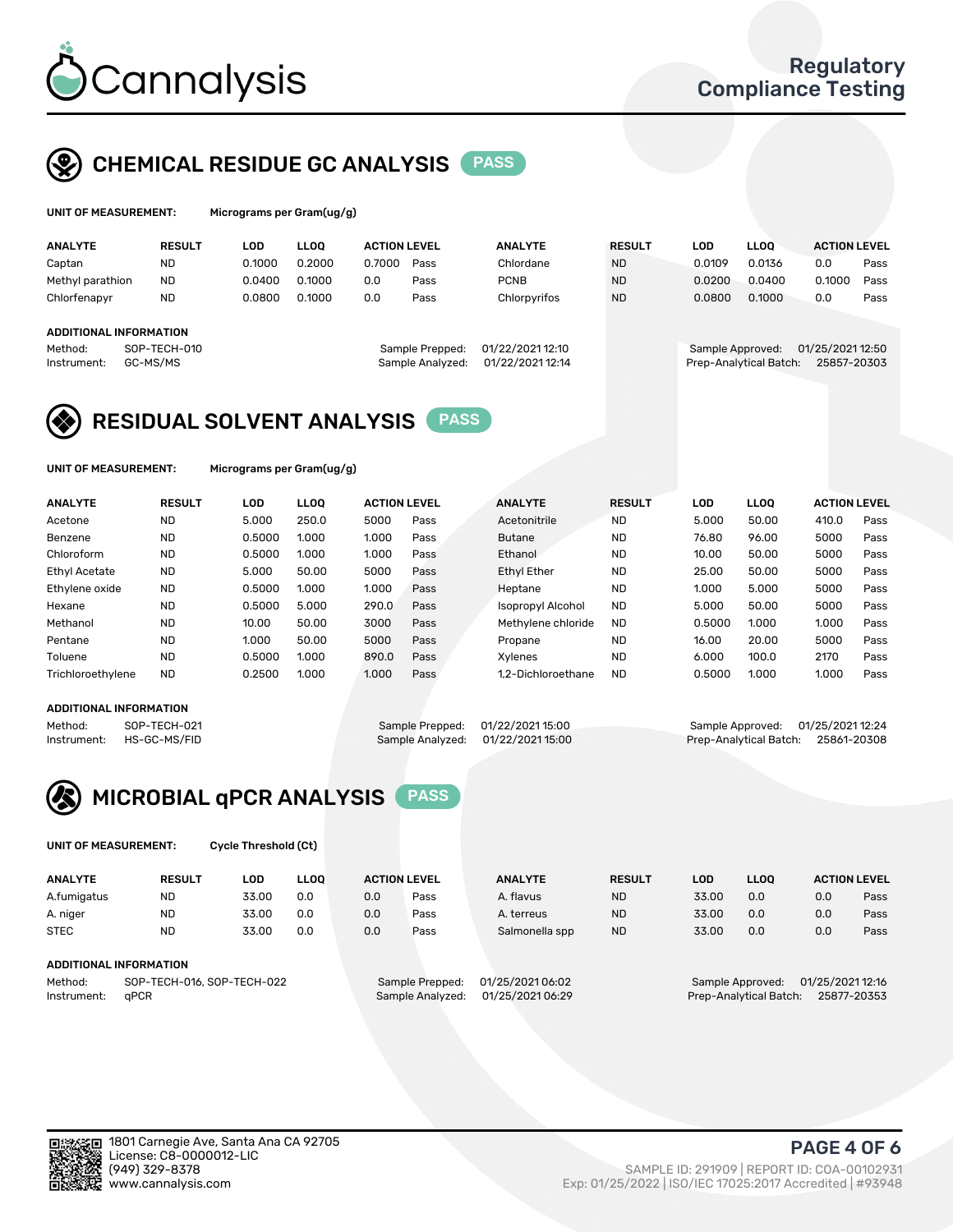



| UNIT OF MEASUREMENT:   |                                                         | Micrograms per Gram(ug/g) |             |                     |                                     |                                      |                                                                                 |                  |                        |                                 |      |
|------------------------|---------------------------------------------------------|---------------------------|-------------|---------------------|-------------------------------------|--------------------------------------|---------------------------------------------------------------------------------|------------------|------------------------|---------------------------------|------|
| <b>ANALYTE</b>         | <b>RESULT</b>                                           | <b>LOD</b>                | <b>LLOO</b> | <b>ACTION LEVEL</b> |                                     | <b>ANALYTE</b>                       | <b>RESULT</b>                                                                   | <b>LOD</b>       | <b>LLOO</b>            | <b>ACTION LEVEL</b>             |      |
| Arsenic                | ND.                                                     | 0.0200                    | 0.0500      | 0.2000              | Pass                                | Cadmium                              | <lloo< td=""><td>0.0050</td><td>0.0500</td><td>0.2000</td><td>Pass</td></lloo<> | 0.0050           | 0.0500                 | 0.2000                          | Pass |
| Lead                   | $0.0616$ ug/g                                           | 0.0100                    | 0.0500      | 0.5000              | Pass                                | Mercury                              | <b>ND</b>                                                                       | 0.0030           | 0.0500                 | 0.1000                          | Pass |
| Method:<br>Instrument: | <b>ADDITIONAL INFORMATION</b><br>SOP-TECH-013<br>ICP-MS |                           |             |                     | Sample Prepped:<br>Sample Analyzed: | 01/25/2021 11:58<br>01/25/2021 12:05 |                                                                                 | Sample Approved: | Prep-Analytical Batch: | 01/25/2021 19:46<br>25882-20361 |      |
|                        | <b>MYCOTOXINS ANALYSIS</b>                              |                           |             | <b>PASS</b>         |                                     |                                      |                                                                                 |                  |                        |                                 |      |



UNIT OF MEASUREMENT: Micrograms per Kilogram(ug/kg)

| <b>ANALYTE</b>          | <b>RESULT</b> | LOD<br><b>LLOO</b> |       | <b>ACTION LEVEL</b> |      | <b>ANALYTE</b> | <b>RESULT</b> | LOD   | <b>LLOO</b> | <b>ACTION LEVEL</b> |      |
|-------------------------|---------------|--------------------|-------|---------------------|------|----------------|---------------|-------|-------------|---------------------|------|
|                         |               |                    |       |                     |      |                |               |       |             |                     |      |
| Aflatoxin B1            | <b>ND</b>     | 1.000              | 2.000 |                     | N/A  | Aflatoxin B2   | <b>ND</b>     | 2.000 | 5.000       |                     | N/A  |
| Aflatoxin G1            | <b>ND</b>     | 2.000              | 5.000 |                     | N/A  | Aflatoxin G2   | <b>ND</b>     | 2.000 | 5.000       |                     | N/A  |
| <b>Total Aflatoxins</b> | <b>ND</b>     | 10.00              | 14.00 | 20.00               | Pass | Ochratoxin A   | <b>ND</b>     | 1.000 | 2.000       | 20.00               | Pass |
|                         |               |                    |       |                     |      |                |               |       |             |                     |      |
| ADDITIONAL INFODMATION  |               |                    |       |                     |      |                |               |       |             |                     |      |

#### ADDITIONAL INFORMATION

Method: SOP-TECH-020 Sample Prepped: 01/22/2021 14:22 Sample Approved: 01/25/2021 17:43 Instrument: LC-MS/MS Sample Analyzed: 01/22/2021 15:52 Prep-Analytical Batch: 25868-20309

## FILTH & FOREIGN MATERIAL ANALYSIS PASS

UNIT OF MEASUREMENT: Filth and Foreign Matter (%, #/3g)

| <b>ANALYTE</b>                                              | <b>RESULT</b> | LOD | <b>LLOO</b> | <b>ACTION LEVEL</b>                 |      | <b>ANALYTE</b>                       | <b>RESULT</b>                                                                 | LOD | <b>LLOO</b> | <b>ACTION LEVEL</b> |      |
|-------------------------------------------------------------|---------------|-----|-------------|-------------------------------------|------|--------------------------------------|-------------------------------------------------------------------------------|-----|-------------|---------------------|------|
| IF RH ME                                                    | ND            | 0.0 | 0.0         | 1.000                               | Pass | <b>IFM</b>                           | <b>ND</b>                                                                     | 0.0 | 0.0         | 25.00               | Pass |
| Mold                                                        | ND.           | 0.0 | 0.0         | 25.00                               | Pass | <b>SSCD</b>                          | <b>ND</b>                                                                     | 0.0 | 0.0         | 25.00               | Pass |
|                                                             |               |     |             |                                     |      |                                      |                                                                               |     |             |                     |      |
| ADDITIONAL INFORMATION                                      |               |     |             |                                     |      |                                      |                                                                               |     |             |                     |      |
| Method:<br>SOP-TECH-009<br>Instrument:<br>Visual Inspection |               |     |             | Sample Prepped:<br>Sample Analyzed: |      | 01/22/2021 15:57<br>01/22/2021 16:08 | 01/22/2021 16:40<br>Sample Approved:<br>Prep-Analytical Batch:<br>25876-20310 |     |             |                     |      |